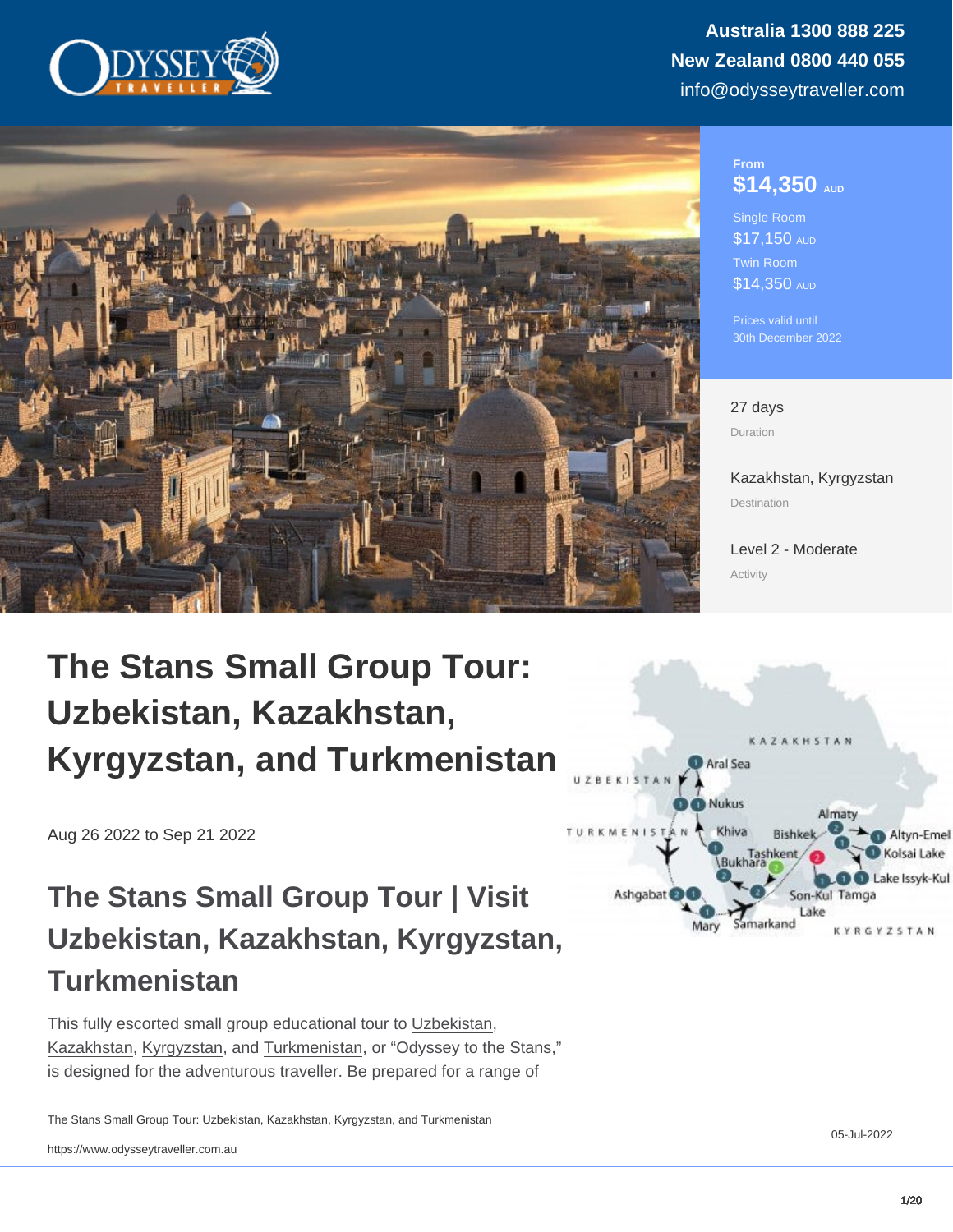accommodation styles and for reasonably rigorous walking excursions. During the tour, you can also expect some long travel days while exploring these four Central Asian countries.

But the rewards will be incredible. Our small group educational program visits places off the regular travel itinerary. As such, it combines spectacular scenery, destinations on the UNESCO World Heritage list, and encounters with both ancient cities and modern history. This sightseeing tour and walking tour also features a lunch or dinner with a local family or at a local restaurant. Local guides introduce us to lifestyles and cultures that may differ dramatically from our own. Our Uzbekistan, Kazakhstan, Kyrgyzstan, Turkmenistan small group tour is thus for those who remain curious and are seeking an adventure.

Our guided tour of [the Stans](https://www.travelweekly.com/Asia-Travel/Exploring-the-Stans) is packed with history. Across our journey, we listen to local stories and wonder in awe at the power and control once exerted by bygone rulers. In addition, we travel along ancient trade routes that were once part of the Silk Road. Each city and place visited enables us to learn more about its role in contemporary society.

## The Stans Tour Itinerary

## Uzbekistan

Our [tour of Uzbekistan](https://www.odysseytraveller.com/articles/travelling-uzbekistan/) begins in the capital, Tashkent with a visit to the traditional Chorsu Bazaar. We then go on to explore the [cities of the](https://www.odysseytraveller.com/articles/history-and-legacy-of-the-silk-road/) [ancient silk road](https://www.odysseytraveller.com/articles/history-and-legacy-of-the-silk-road/). In Samarkand we marvel at the grand Timurid architecture (i.e. built by Timur, better known in the west as Tamerlane) of Registan Square. We then explore the old town of Bukhara, a UNESCO World Heritage Site, and take in the 18th century Bolo Hauz Mosque. We also visit the walled city of Khiva, another important trading city on the great Silk Road. Khiva is home to the Kalta Minor Minaret and the Kunya fortress – with an administrative centre, law courts, and a [historic mosque.](https://www.odysseytraveller.com/articles/elements-of-mosque-architecture/) Our tours to Uzbekistan also include a night camping in the atmospheric desert surrounding the Aral Sea.

The Stans Small Group Tour: Uzbekistan, Kazakhstan, Kyrgyzstan, and Turkmenistan

https://www.odysseytraveller.com.au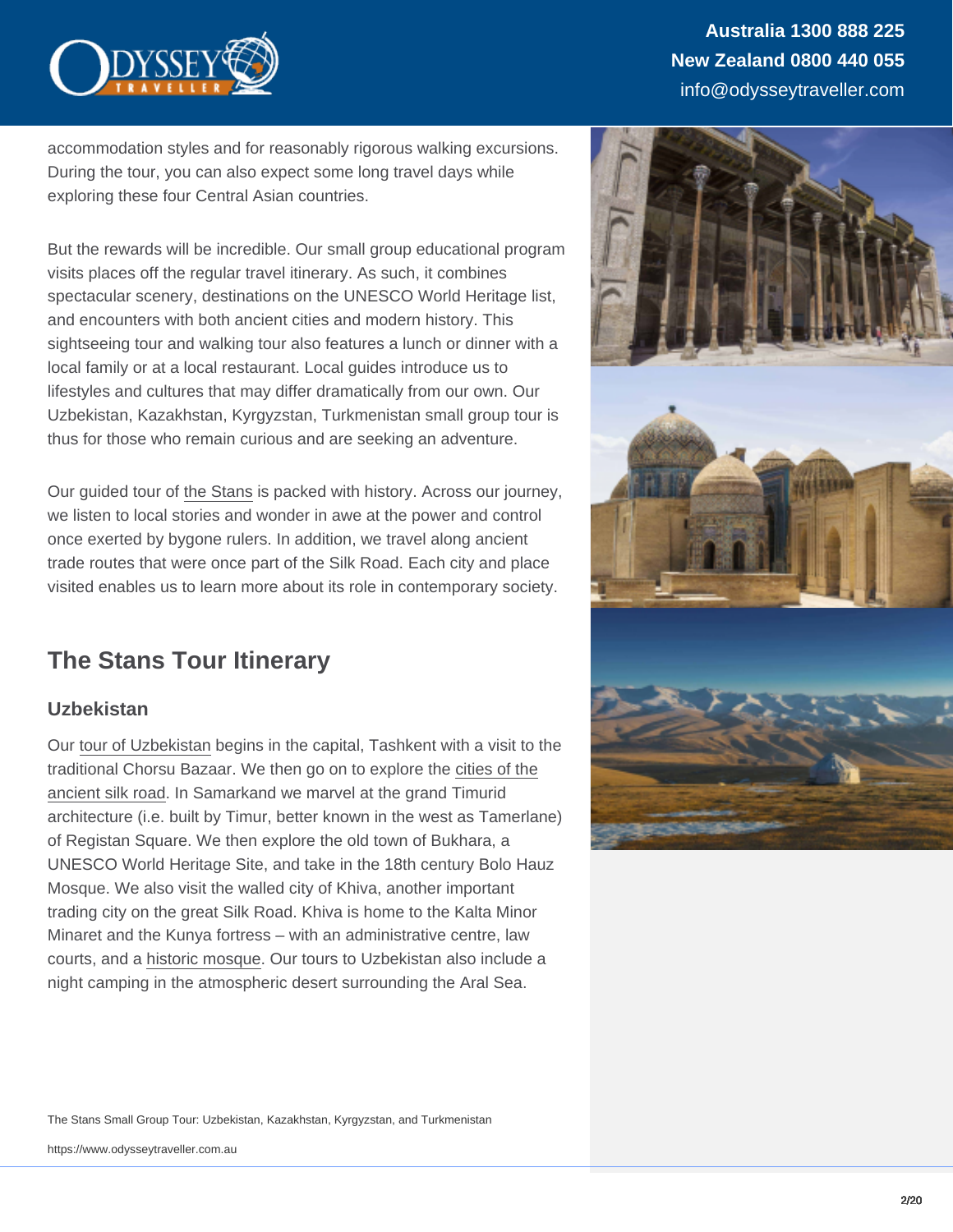## **Turkmenistan**

Following Uzbekistan, we then head to Turkmenistan. Highlights of our tour of Turkmenistan include a visit to the peculiar white marble city of Ashgabat, packed with monuments both to Soviet and contemporary dictators. We also make a trip to Merv, once one of the most significant cities in the Persian Empire. Destroyed by Mongol forces in 1221, Merv is today a fascinating archaeological site.

## Kazakhstan

We then travel to Kazakhstan. We begin our tour here in Almaty. [The](https://www.odysseytraveller.com/articles/soviet-art-in-kazakhstan/) [Soviet impact remains in this city of Almaty and is on display in many](https://www.odysseytraveller.com/articles/soviet-art-in-kazakhstan/) [forms.](https://www.odysseytraveller.com/articles/soviet-art-in-kazakhstan/) The capital of Kazakhstan until 1997, Almaty is a leafy city with a contemporary vibe. Outside Almaty, we take in Kazakhstan's striking natural beauty: the Charyn Canyon (often called the 'little brother' of America's Grand Canyon), and the pristine blue lakes of the Kolsai Lake System.

## Kyrgyzstan

In Kyrgyzstan we make the most of the natural beauty of this remote country, over 80% of which is covered by mountain ranges. Near beautiful Son-Kul Lake, we stay for the night in a traditional yurt. The yurt is a testament to the nomadic past of the Kyrgyz people. Our trip also takes in the remnants of ancient civilisations at the town of Balasagun and the Petroglyphs Gallery of Cholpon-Ata. Finally, our tour of Kyrgyzstan ends in Bishkek, where we take a city tour and visit local markets.

In addition, we are offering an optional 7-day extension to [Tajikistan,](https://www.odysseytraveller.com/tours-small-groups/tajikistan-seniors-small-group-tour/) the last of the former Soviet Block countries. Though rarely visited by travellers, Tajikistan has a lot to offer, including beautiful mountain scenery, alpine lakes and the generous hospitality of the Tajik people.

This fully escorted educational tour is perfect for the active single traveller or couple with an enquiring mind. It will deepen our understanding and appreciation of the history and culture of these

The Stans Small Group Tour: Uzbekistan, Kazakhstan, Kyrgyzstan, and Turkmenistan

https://www.odysseytraveller.com.au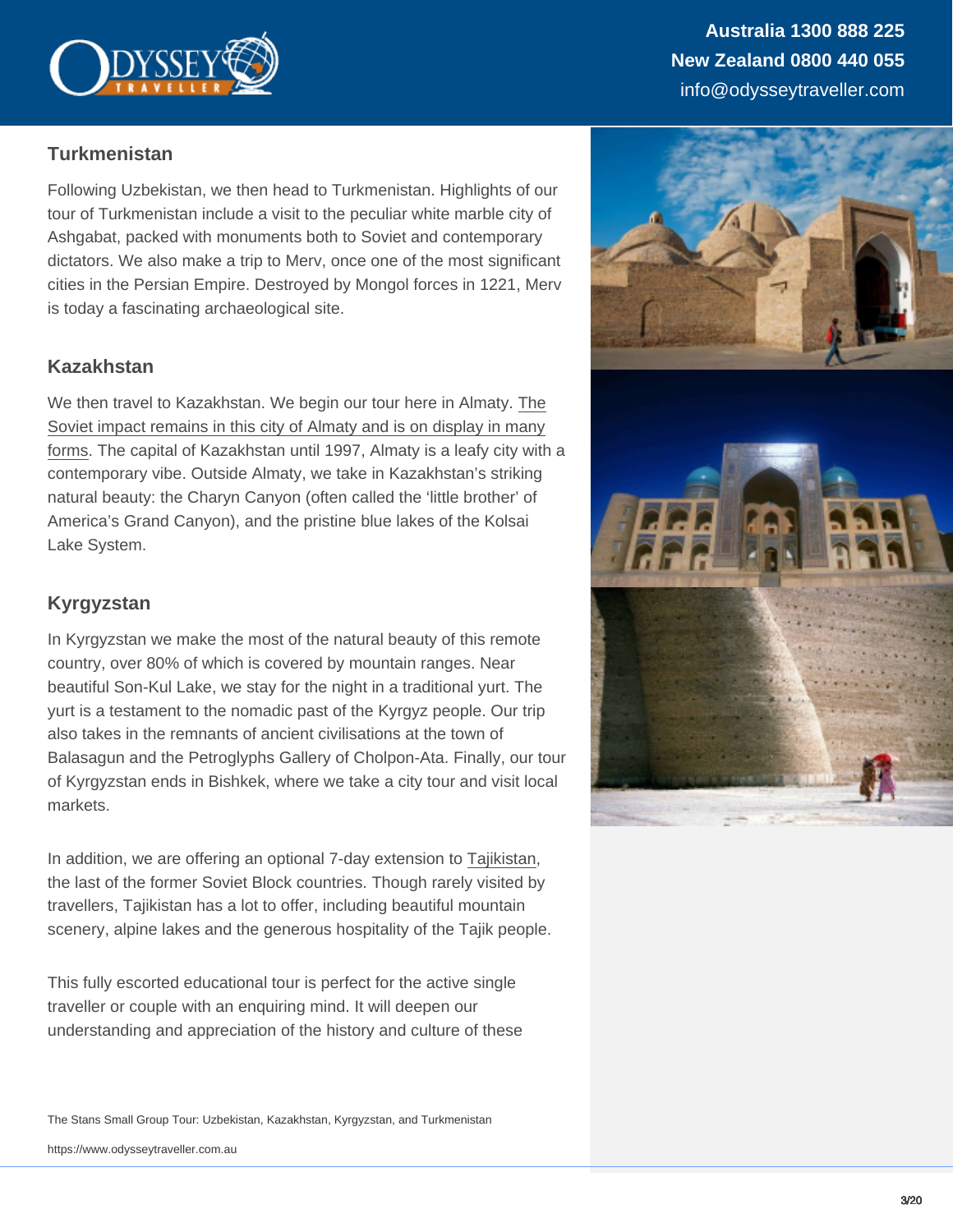ancient lands and their modern incarnation.

You can find more information of each country visited with our country profiles: [Uzbekistan](https://www.odysseytraveller.com/destinations/asia-and-the-orient/uzbekistan/), [Kazakhstan,](https://www.odysseytraveller.com/destinations/asia-and-the-orient/kazakhstan/) [Kyrgyzstan,](https://www.odysseytraveller.com/destinations/asia-and-the-orient/kyrgyzstan/) [Turkmenistan](https://www.odysseytraveller.com/destinations/asia-and-the-orient/turkmenistan/). For more details on this tour, click the 'Top 5' or 'Itinerary' buttons above! If you're keen to experience this tour, [please call](https://www.odysseytraveller.com/contact-us/) or [send an email.](mailto:info@odysseytravel.com.au) Or, to book, simply fill in the form on the right hand side of this page.

## Tour Notes

Group size is limited to a maximum of 16 participants.

## **Highlights**

- 1. In Kyrgyzstan visit Son Kul and experience traditional life on the high grasslands.
- 2. Travel in Central Asia westward from the Tien Shan to the Karakum Desert.
- 3. In Turkmenistan visit the ancient cities of Khonye Urgench and Merv with time in and around the modernised capital, Ashgabat.
- 4. Spend a night on the shore of the Aral Sea and explore the ancient monuments of Kiva, Bukhara and Samarkand in Uzbekistan.
- 5. In Kazakhstan vistit Almaty and the natural beauty of the Kolsai Lakes.

## **Itinerary**

The Stans Small Group Tour: Uzbekistan, Kazakhstan, Kyrgyzstan, and Turkmenistan

https://www.odysseytraveller.com.au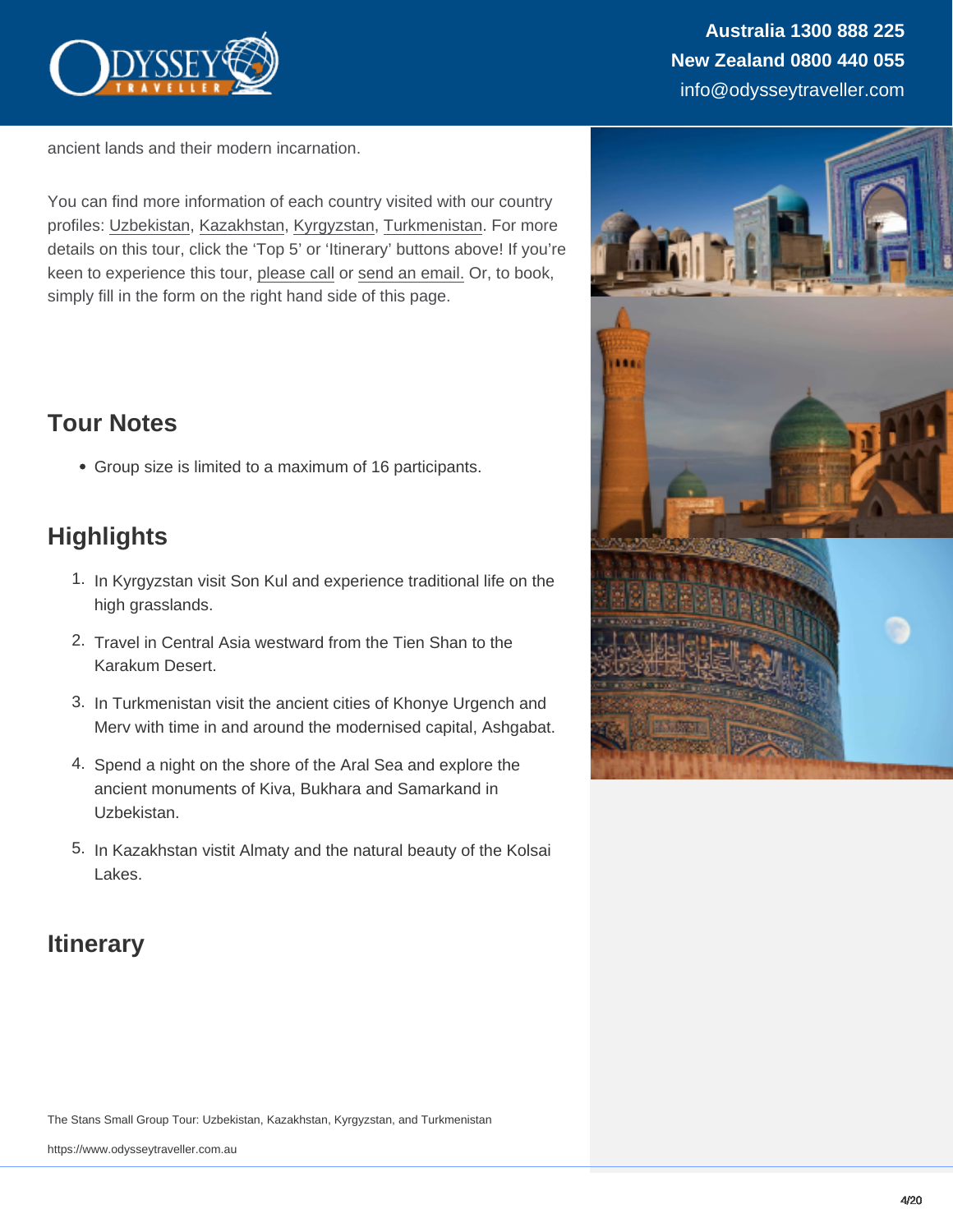

**Locations:** Tashkent (Uzbekistan)

## **Overview:**

Upon arrival we will come to the hotel individually. The first group meeting and tour introduction will be at 18:00 pm in the hotel lobby and this will be followed by dinner.

## **Accommodation:**

2 nights at City Palace Hotel or similar.

## **Day 2**

**Locations:** Tashkent

## **Overview:**

After breakfast, we start our our sightseeing tour of the city. Our first stop will be the Museum of History. This is the newest museum, opened in 2003, and it is the biggest history museum in the republic, containing departments of Ancient History (with 2 expositions of Buddha), Middle Ages, Islam in Uzbekistan, New History (19-20c), and Modern Uzbekistan. We will also visit Mustakillik Square (formerly "Red Squire"), which is the main squire of the Tashkent with a monument to victims of WWII. We will see Navoi Theatre, a building which has its own personality. Planning and construction began in 1940 and Japanese prisoners of war completed construction in 1947.

We stop for lunch at a local restaurant and later continue with our tour. We will visit Chorsu bazaar, the main oriental market in Tashkent, then make our way to Kukeldash Madrassah (XVI c) which has a domed courtyard. Now the building is returned to service as an Islamic school. Beside it is the tiny 15th c. Juma mosque. Our next stop will be Tashkent Metro stations. Construction began in 1972 and 5 years later the first train rolled out. Some people say that Tashkent metro is one of the beautiful metro stations. Our tour will end with a visit to Amir Temur Square, the central park with a statue of Amir Temur on horseback, also known as "Broadway." Dinner will be at our hotel this evening.

## **Accommodation:**

City Palace Hotel or similar.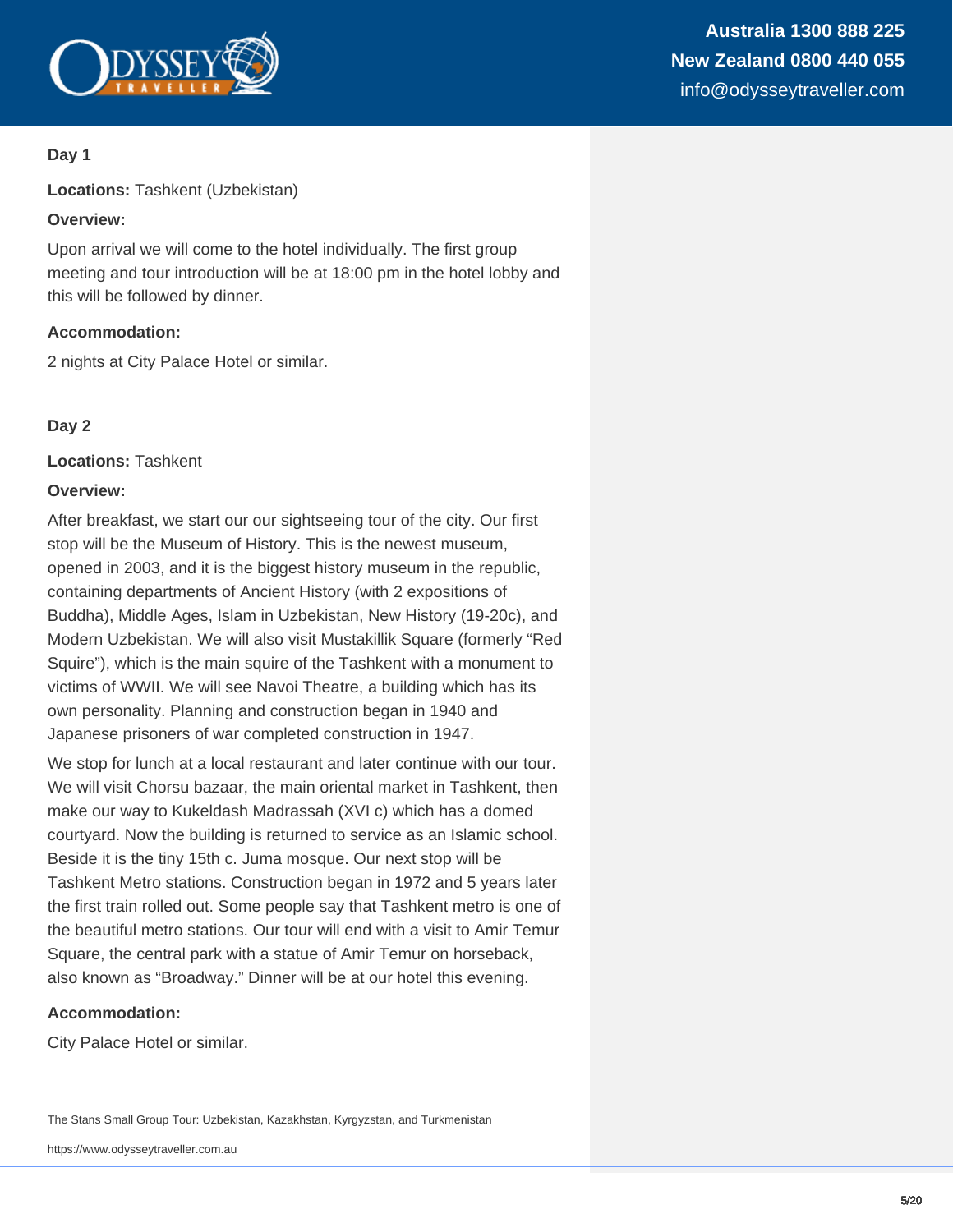

**Locations:** Tashkent - Samarkand

## **Overview:**

After an early breakfast at the hotel we will transfer to the station to board the high speed train "Afrosiab" to Samarkand, home of World Heritage listed monuments and archaeological sites. We begin our viewing of these with the excavated quadrant of Ulugbek Observatory, then visit Afrasiab Hill, a hill-fort named after legendary king of Turan. In Afrasiab Museum we will see each hall of the museum containing exhibits of certain periods in the history of the location.

After lunch at a local restaurant we continue to see 4 other sites, including Bibi Khanum mosque (9thC), where architects, craftsmen, and painters were involved in a 5 year build. We travel on to Shahi Zinda mausoleum, a most interesting set of 20 buildings from the 9thC to the 15thC, followed by a visit to Siab Bazaar, the main bazaar of Samarkand on the crossroad of ancient trading routes. Dinner will be at a local restaurant.

## **Accommodation:**

5 nights at Asia Hotel or similar.

## **Day 4**

## **Locations:** Samarkand

## **Overview:**

After breakfast at the hotel we continue our sightseeing of Samarkand visiting Gur Amir mausoleum, a Timurids dynastic burial vault, culminating with the Grand Registan visit, a square which is lined on 3 sides by the Madrassah of Ulugbek, Sher Dor, and Tillya Kari.

Lunch will be at a local restaurant. Later we visit "Konigil Meros" Water Mill and Paper Factory, which still produces handmade Samarkand Paper using the ancient recipe from mulberry tree bark. We can watch the process of production and have a hands-on trial. We will also visit a silk carpet factory "Hudjum." Dinner tonight will be at national house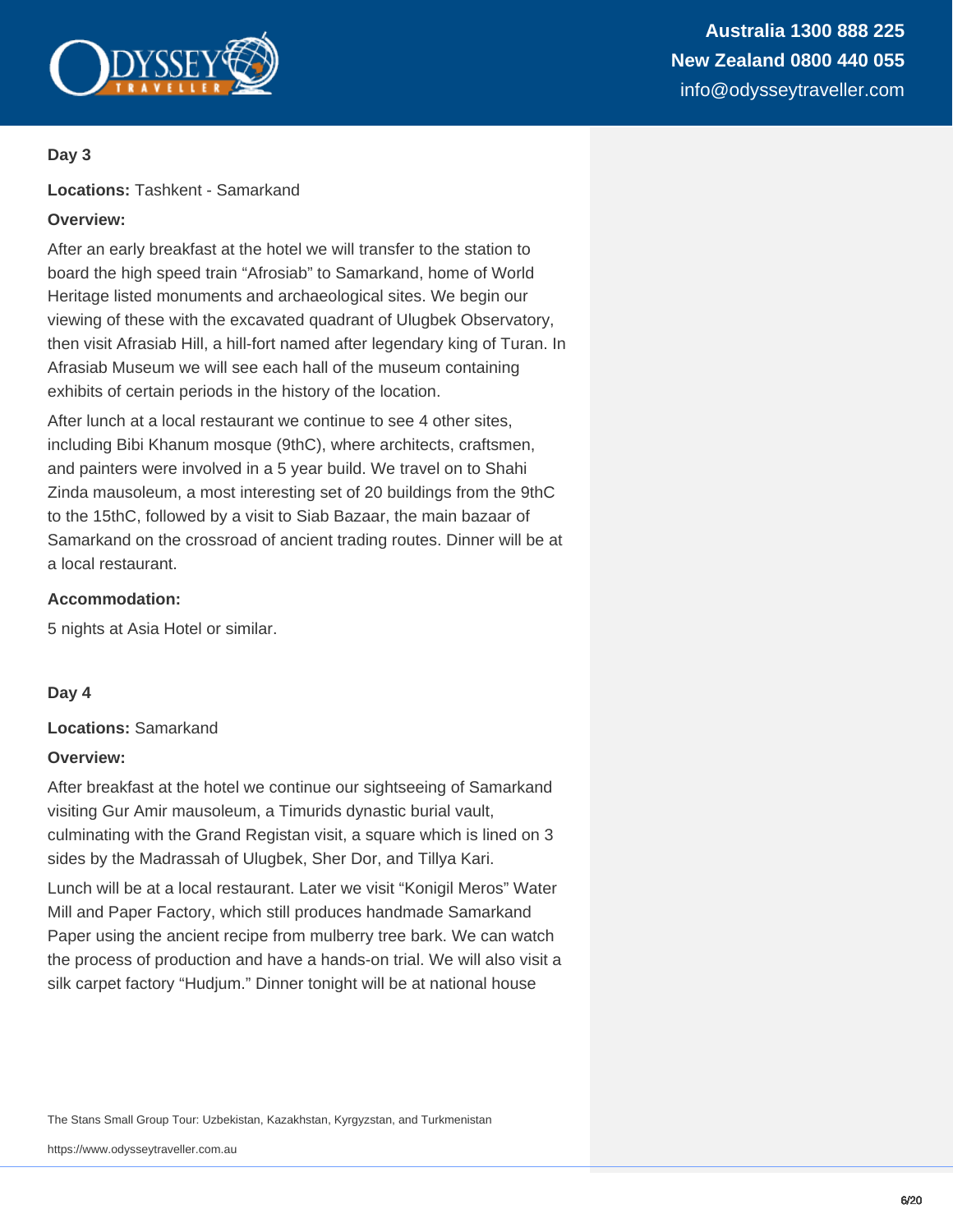

## with Plov preparation master class.

## **Accommodation:**

Asia Hotel or similar.

## **Day 5**

**Locations:** Samarkand - Bukhara

## **Overview:**

Today we depart Samarkand and journey to Bukhara (300km – 5 hours travel). On arrival we will check in to our hotel and have lunch.

In the afternoon we start our sightseeing, most of which is in the inner city of Bukhara, a declared World Heritage Site. Visits include Samanid's mausoleum, a 9th-10th C building – the first in Central Asia to be built from baked bricks. We will also visit Chashma Ayub Mausoleum and the Bolo Khauz Mosque, set up in 1712. We will explore the Ark Fortress (6thC–19thC) which is like a town completed with the emirs house, mosques, mint, government institutes, store rooms, etc. Again we have dinner at local restaurant and return to our hotel.

## **Accommodation:**

Asia Hotel or similar.

## **Day 6**

## **Locations:** Bukhara

## **Overview:**

Today we have a full morning planned with visits including the Poikalon ensemble in the center of old Bukhara, which includes the central mosque Masjidi Kalon, Miri Arab madrassah, and the most impressive Kalyan minaret. We then visit the Trading Domes, Magoki Attori, and the Nodir Devon Begi madrassah.

Lunch will be a at a local restaurant, and the afternoon is at leisure to rest or explore the city on your own. The group meets again for dinner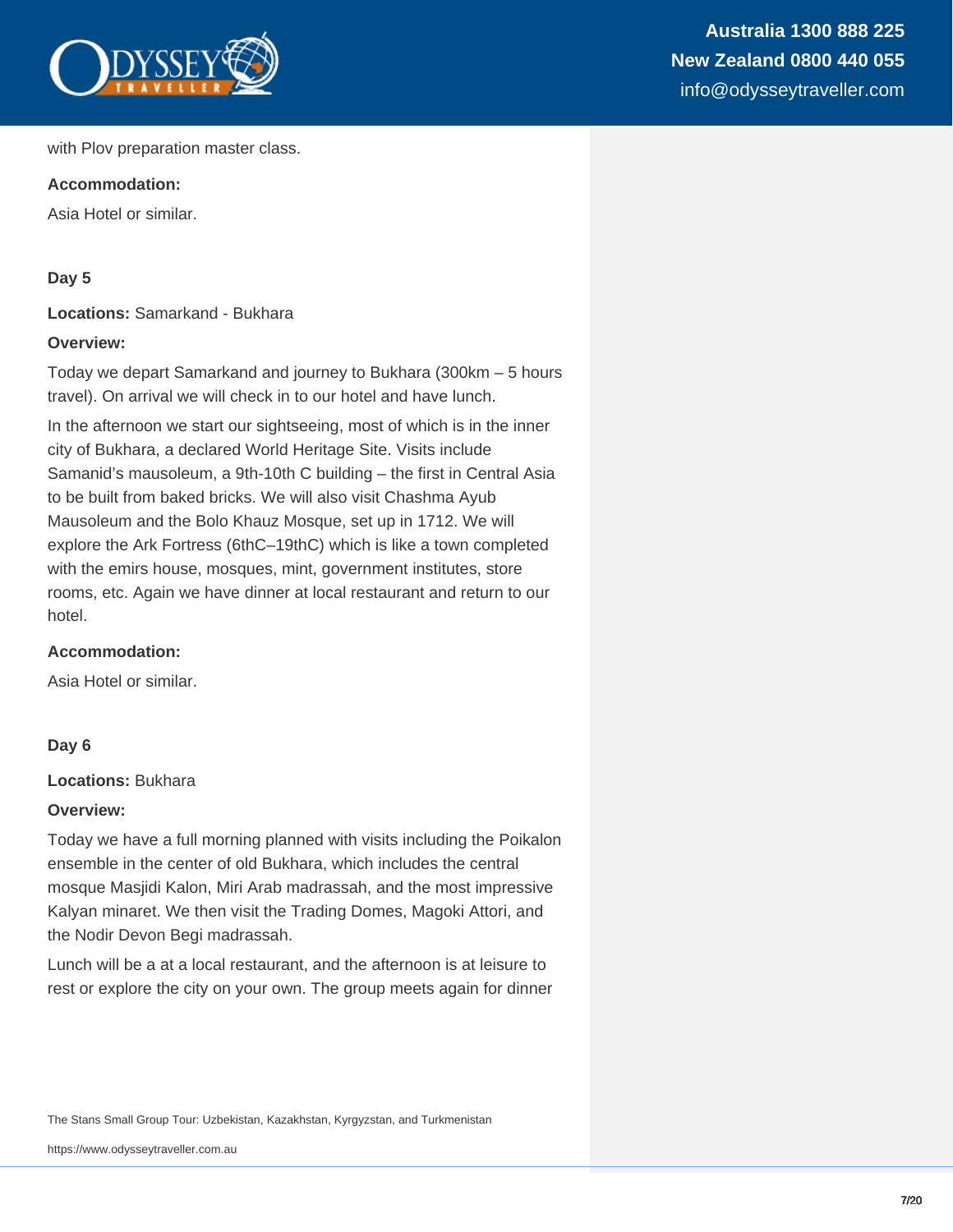

at local restaurant.

## **Accommodation:**

Asia Hotel or similar.

## **Day 7**

**Locations:** Bukhara - Khiva

## **Overview:**

Today we depart from Bukhara and travel to Khiva (450km – 7 hours travel). Lunch will be at a café en route (box lunch). On arrival in Khiva we check in and have dinner at our hotel.

Khiva is on the Amu-Darya, the longest of the 2 rivers that run east to west across Central Asia, and so has a long history of agriculture in an otherwise arid environment. It was also a trading post and on a minor branch of the Silk Road trading route. Following Tamerlane's (Timur) plundering and destructive campaigns of the late 1300s, Khiva became capital of Korozem khanate. Its inner city is packed with many religious buildings and buildings from past rulers.

## **Accommodation:**

Asia Hotel or similar.

## **Day 8**

**Locations:** Khiva - Nukus

#### **Overview:**

In the morning we visit the sights of Khiva including Kalta Minor Minaret, the Kunya ark fortress with administrative buildings, gunpowder works, law courts, mosque, the Pakhlavan Makhmud complex, the most remarkable architecture memorial complex in Khiva with unique tiles, and Ak-Sheikh Baba Observation platform.

We will have lunch at national house with a traditional Khorezmian meal. In the afternoon we drive to Nukus (180 km – 4 hours travel). On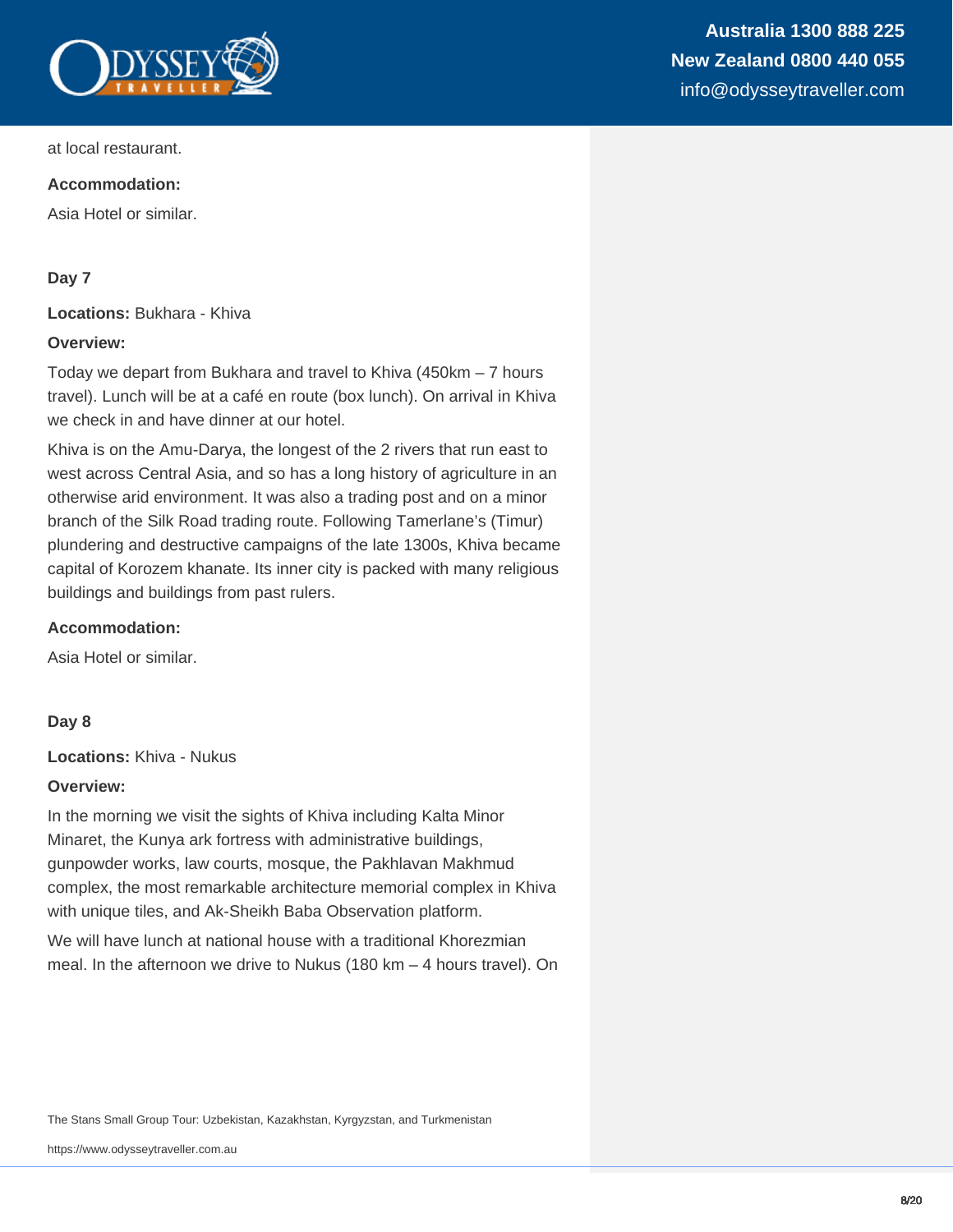

arrival we check in at our hotel and have dinner.

#### **Accommodation:**

1 night at Jipek Jolly or similar.

#### **Day 9**

**Locations:** Nukus - Aral Sea

#### **Overview:**

We have an early breakfast with a 7:00 am start on the 500 kilometre drive to the shores of the Aral Sea, with stops at Kungrad city and across Plato Ustyurt. Kungrad was the gate town of ancient Khorezm. It was inhabited by Sako-Massaget tribes and today the city is within an independent republic of Uzbekistan, Karakalpakstan. Plato Ustyurt is a stony desert plain with an elevation average of 150 metres above sea level, west of the Amu Darya delta. It is rich in archaeological sites from the Neolithic period, and contains remains from the Scythians, the Mongols, and other ancient nations. Locally there was an ancient town Sharh-i-Wazir, a caravanserai of Beleuli and the Allan fortress, and it served as a stopping place for caravans between Khiva and the Volga. Nowadays it is possible to see grave sites and a number of ancient necropolis scattered about this plain.

We have a boxed lunch with a planned sea side arrival early evening. The Aral Sea is the second biggest "lake" in Asia, receiving water from 2 long rivers, the Amu Darya and Syr Darya, that originate in the mountains of eastern Central Asia. Today the Aral Sea is much smaller than what was before the poorly-planned Soviet-initiated irrigation projects began, but this location is still considered by many the most beautiful and mysterious place in the whole of Asia. Tonight we have dinner outside and sleep overnight in tents.

## **Accommodation:**

1 night in tents.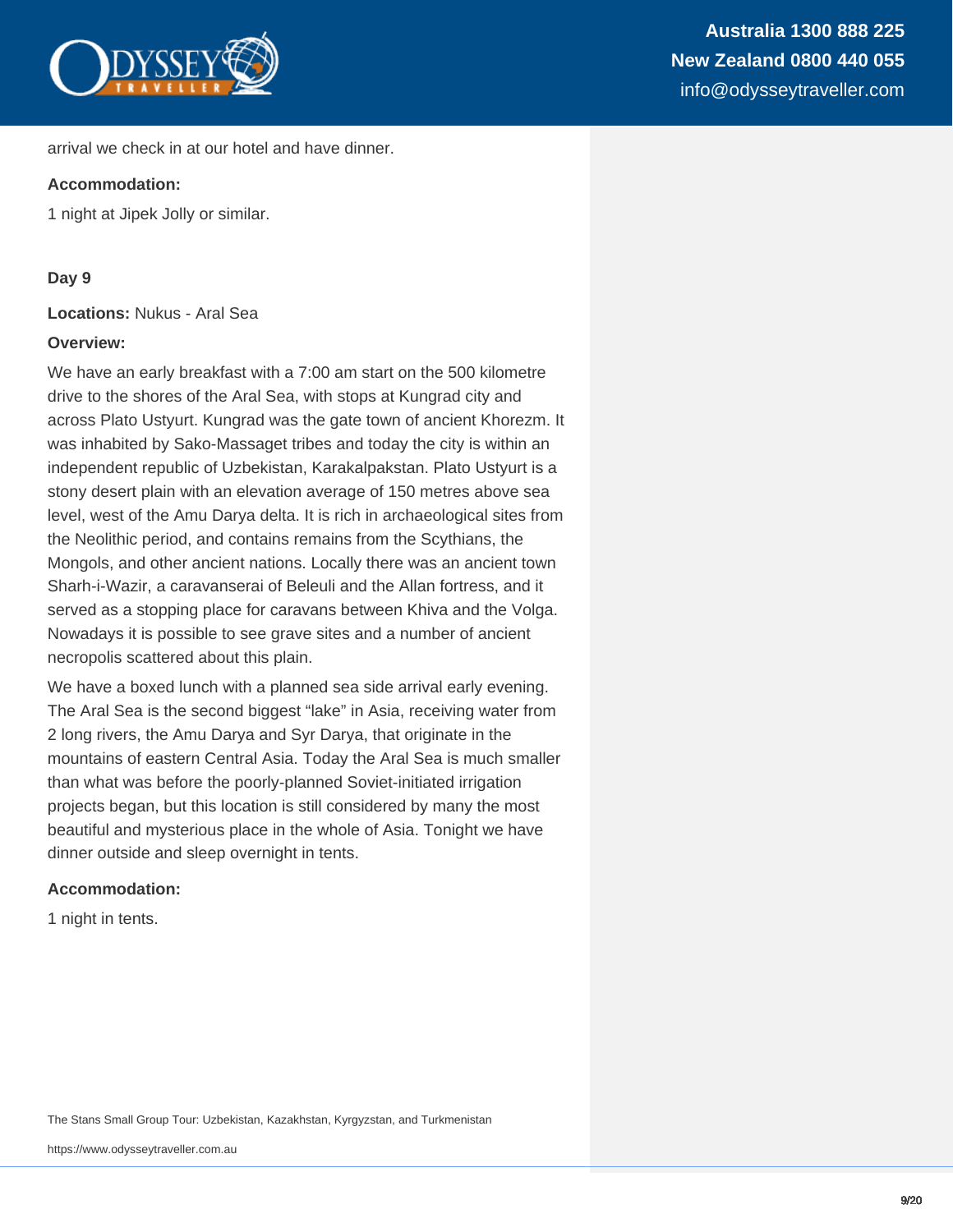

**Locations:** Aral Sea - Muynak - Nukus

## **Overview:**

Our return journey begins at 10:00 am and we drive for about 1.5 hours to Muynak. Muynak is the city that once supplied all Central Asia with fish products and was located on the shore of the Aral Sea. Now it is deserted with the Aral Sea shores 150 kilometres away, and we see the "Cemetery of ships," reminding us that Muynak was one of the biggest ports in Uzbekistan and that people traveled to and from here by river. We have lunch in Muynak before continuing our drive to Nukus.

Dinner will be at the hotel this evening.

## **Accommodation:**

1 night at Jipek Joly hotel or similar.

## **Day 11**

**Locations:** Nukus-Hojeyli/Koneurgench Border Pass - Ashgabat (Turkmenistan)

## **Overview:**

Today we drive to the border between Uzbekistan and Turkmenistan and cross it via Hojeyli/Koneurgench Border Pass. After border formalities we take a short drive to visit Koneurgench, the capital of Khorezmshahs, a World Heritage listed site.

Sightseeing in Old Urgench includes the Portal of a 9thC to 14th C caravanserai, Mamun Minaret, Il Arslan Mausoleum, Sultan Tekesh Mausoleum from the 8th C, Academy of Horezm active from the 3rdC to the 8thC, Kutlug Timur Minaret -one of the tallest minarets in Central Asia, and the mausoleums of Turabek Hanum, Najm Ed Din, and Soltan Ali. We then plan to visit the local Museum of History located at Dash Metjit/Medrese and drive back to Dashoguz for a 19:50 pm flight to Ashgabat (flight times subject to change), arriving there at 20:40 pm for transfer to our hotel. Lunch and dinner today will be provided in local restaurants.

## **Accommodation:**

2 nights at Ak-Altyn Hotel or similar.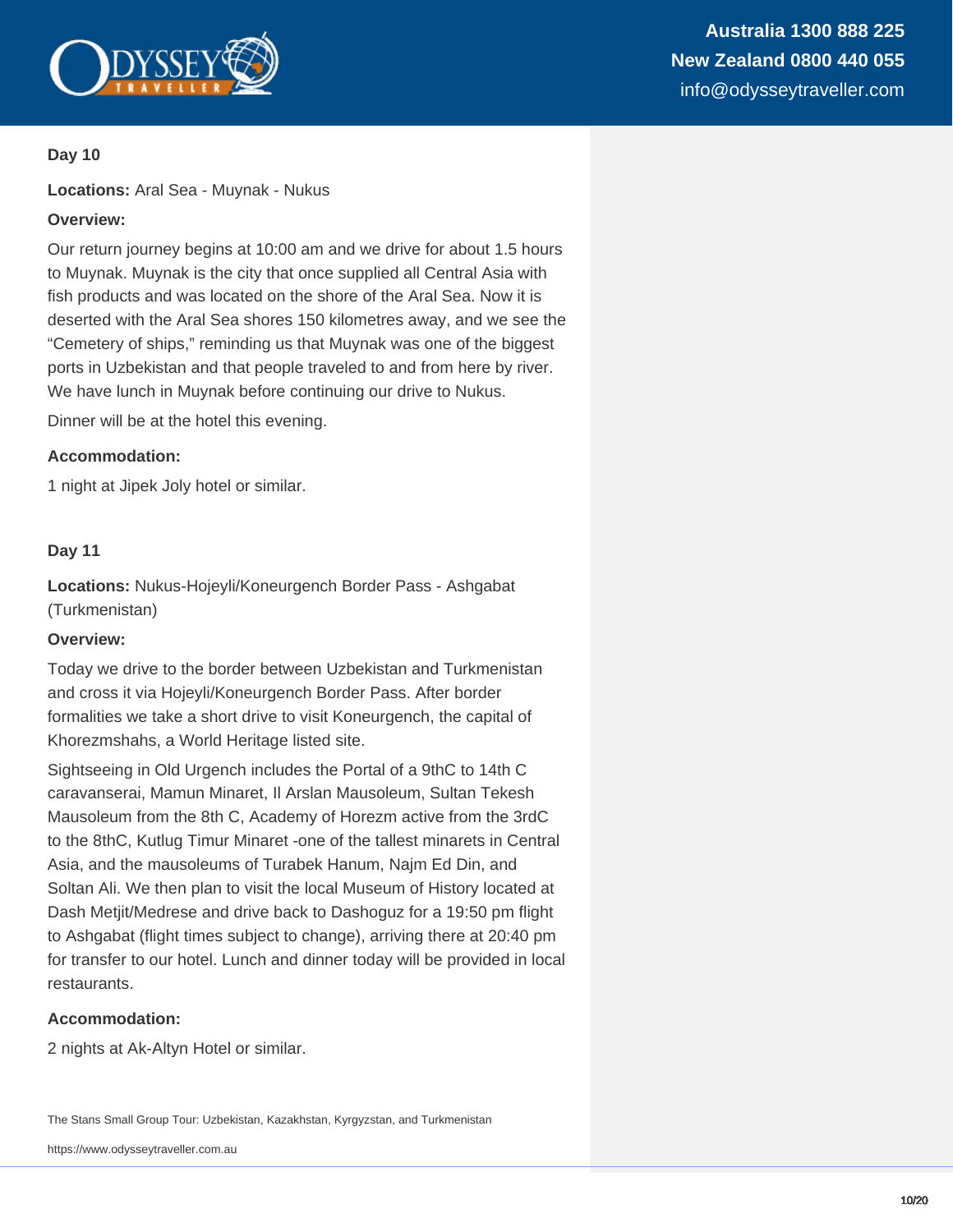

**Locations:** Ashgabat

## **Overview:**

We spend the day today exploring Ashgabat, one of the most beautiful cities of the world which was recently included into the Book of Guinness as the Most-White Marble City in the World. Our visits include "Turkmenbashynyn Ruhy Metjidi" which is the biggest in Central Asia, and the Mausoleum Complex of the tombs of Turkmenbashy. We will also explore Old Nissa, The Sanctuary of Parhian Kings. We then proceed with SS of Monuments of Archabil Shayoly (Berzengi) to have a close impression of the new part of Ashgabat with its modern buildings, monuments, and parks.

Lunch will be at local restaurant. We then continue with our tour around the city visiting the Monument of Turkmen Horses, Gulistan Bazar (also known as "Russian Bazaar"), Monument of Lenin which was erected in 1927 and which survived the earthquake of 1948, Monument "My White City: Ashgabat" & Park "Ashgabat," Ertogrul Gazy Mosque – a present from Turkey to Turkmenistan built in 1998, and Local Stable of Turkmen Horses, also known as Akhalteke Horses, where there will be an introduction/excursion to familiarize ourselves with horses kept there. Dinner this evening will be at local restaurant.

## **Accommodation:**

Ak-Altyn Hotel or similar.

## **Day 13**

**Locations:** Ashgabat - Mary

## **Overview:**

In the morning we transfer to the airport for our 40 minutes flight to Mary, departing at 8:00 am (flight times subject to change). On arrival we start our full day touring, starting at the World Heritage listed site of Old Mary (Merv), followed by time back in Mary where we will spend the night.

Merv was a most significant ancient capital in the Persian Empire, but the population was decimated by Mongol forces in 1221. It has seen many changes in its dominant population over time, and we can thank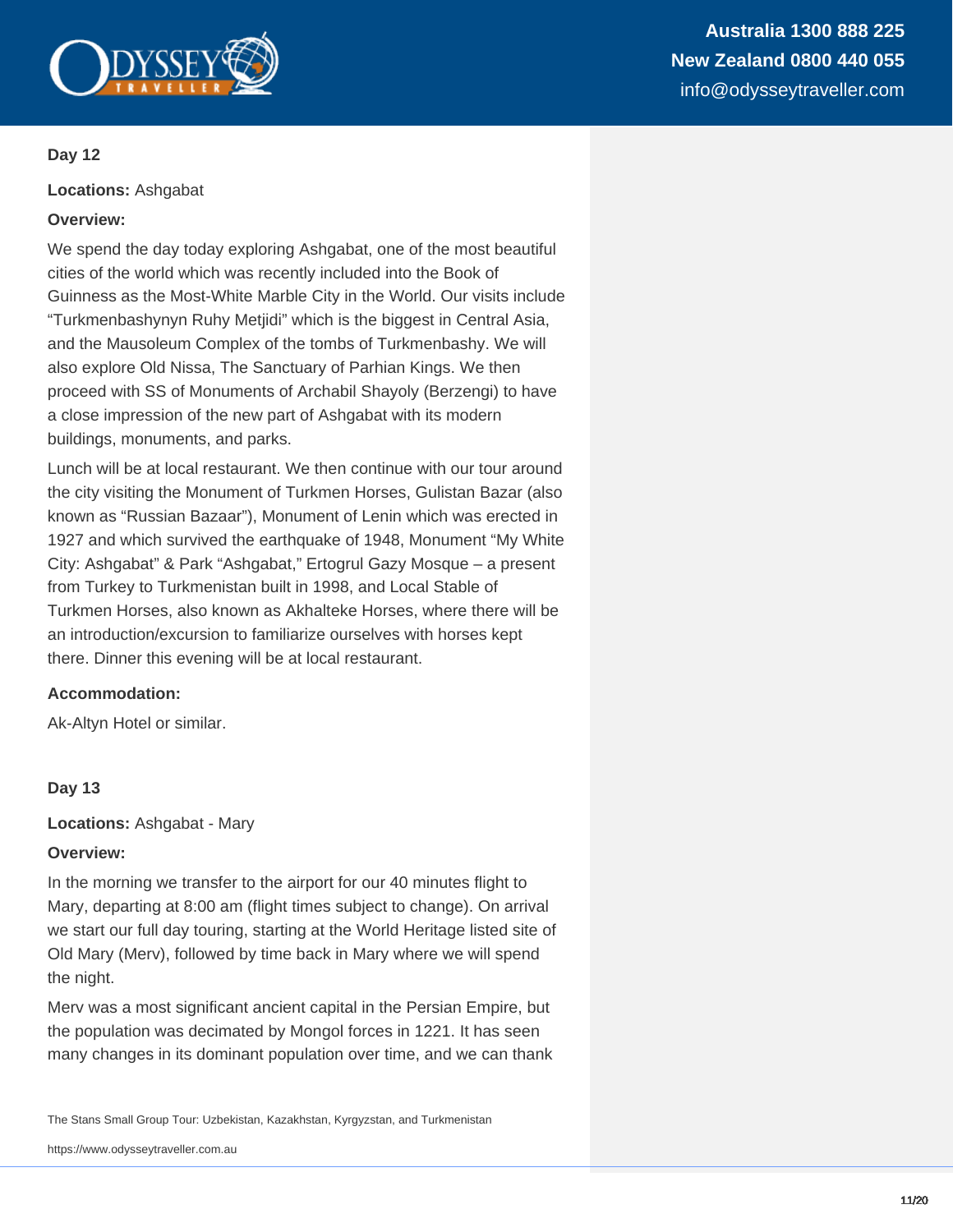

the Russian, Turkish, and British archaeologists for the excavations we see today. Merv, which has an honour title of Mary Shahu Jahan (King of the World), was for about 300 years the biggest city in Central Asia. For 8 years it was capital of the World Islamic Khalifat. The listed sites of monuments we see include Gyz Gala & Oglan Gala from the 6th and 7th C, the Complex of Askhabs 8th to 14th C, Gyaur Gala 4th C BC, Buddist Stupa & Monastery 4th to 6th C, Beni Makhan Mosque- first Mosque build in Central Asia during the 7th C, Erk Gala 6th C BC, Soltan Gala 11th C, and Soltan Sanjar Mausoleum and Ibn Zeid Mausoleum, both from 12th C. We then drive back to Mary and check in to our hotel, followed by lunch at a local restaurant.

In the afternoon we visit the Local United Museum of History and Ethnography, and see the Flora & Fauna of Mary and the Regional Orthodox Church built by Russians at the end of 9th C. We will take a walking tour within the central part of Mary City, which has The Regional Mosque of Mary Providence, The Central Theater of Mary, The Convention & Conference Center "Ruhiyet Koshgi," Central Park, and the Monument of Mollanepes, the National Classic Poet who lived in Mary in the 18th C. We will enjoy dinner at a local restaurant tonight.

#### **Accommodation:**

1 night at Mary Hotel or similar.

#### **Day 14**

#### **Locations:** Mary - Ashgabat

#### **Overview:**

After breakfast we transfer for our flight back to Ashgabat, departing at 9:40 am (flight times subject to change). On arrival we continue with our visits of the city, including the Museum of Turkmen Carpets, which houses the largest collection of Turkmen carpets and has a rich collection, from medieval through to the 20th C. Here we will also see one of the biggest handmade carpets in the world with the Guinness Book Certificate. Later we transfer to our hotel with some time to freshen up before lunch at a local restaurant.

In the afternoon we visit the Cable Way lifted Mountain Observing Center known as "Asma Ýoly," located close to Ashgabat on Kopetdag Mountains. We will also see the Monument of Constitution. Opened in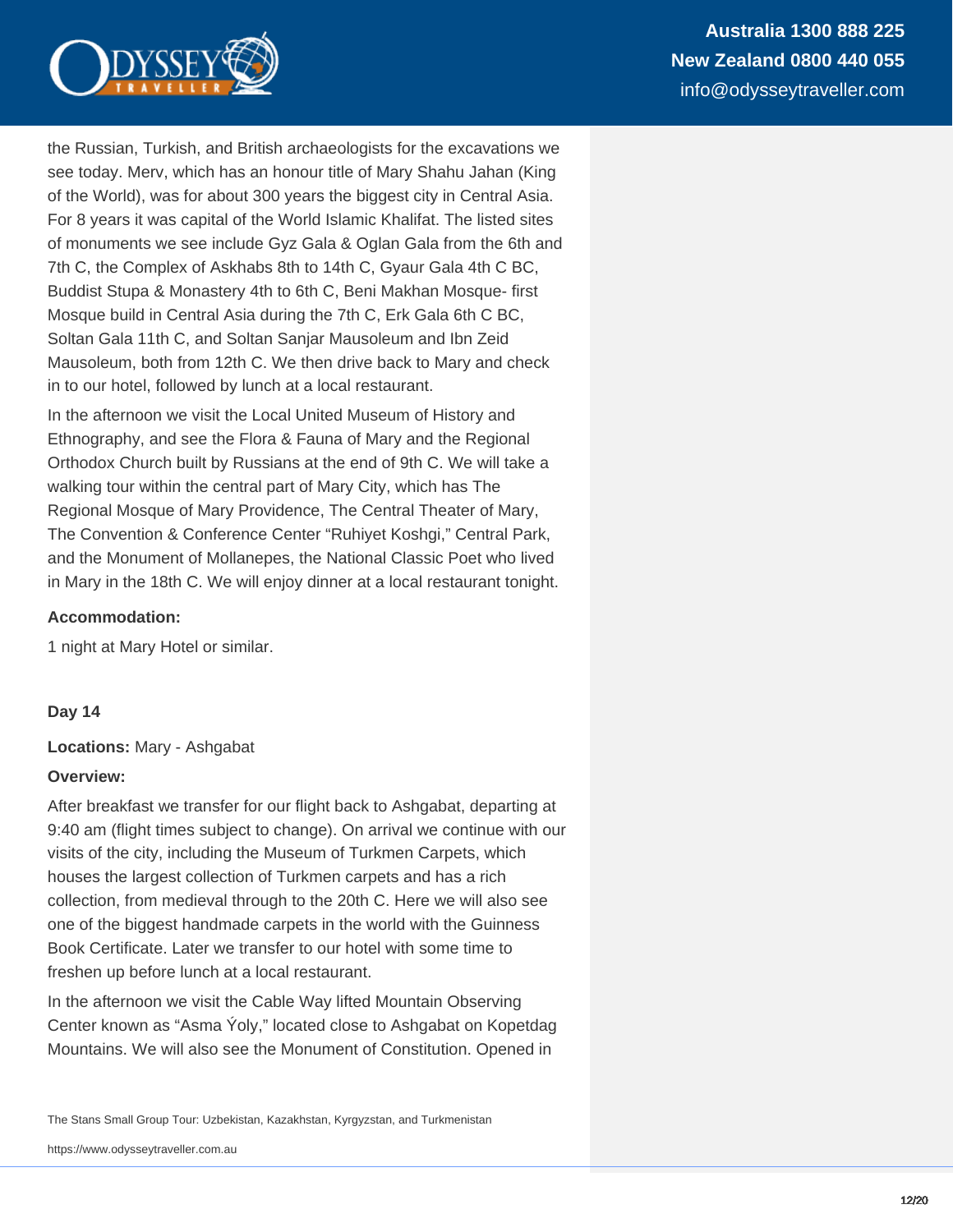

May 2011, it is the tallest building in Turkmenistan. We will visit "Alem" Culture & Recreation Center, which has the biggest indoor Ferris Wheel in the Guinness Book, as well as the Arch of Neutrality, a famous rocket and tripod-style built building symbolizing neutral status of Turkmenistan, which was rebuilt and opened late in 2011. We will also see Monuments of Independency located in the Park of Independency along the hundreds of fountains and statues.

Dinner will be at a local restaurant and afterwards we will enjoy a drive around the city's main avenues, including a stop near Palace of Happiness to have look around its colourful views in night lights.

#### **Accommodation:**

1 night at Ak-Altyn Hotel or similar.

#### **Day 15**

**Locations:** Ashgabat - Almaty (Kazakhstan)

#### **Overview:**

In the morning we will have some time to rest or walk around the city before heading to a local restaurant for lunch.

After lunch we visit the National Museum of History, one of the largest in Central Asia. Later in the afternoon we transfer to the airport for our flight to Almaty, departing at 18:20 pm, arriving at 20:05 pm. On arrival we will be met and transferred to our hotel

#### **Accommodation:**

2 nights at Otrar Hotel or similar.

#### **Day 16**

**Locations:** Almaty

#### **Overview:**

Today we have a full day of visits in Almaty, including the 28 Panfilov's guardsmen park, the Cathedral church of St. Nicholas, the Museum of National Musical Instruments, and the National Museum and Republic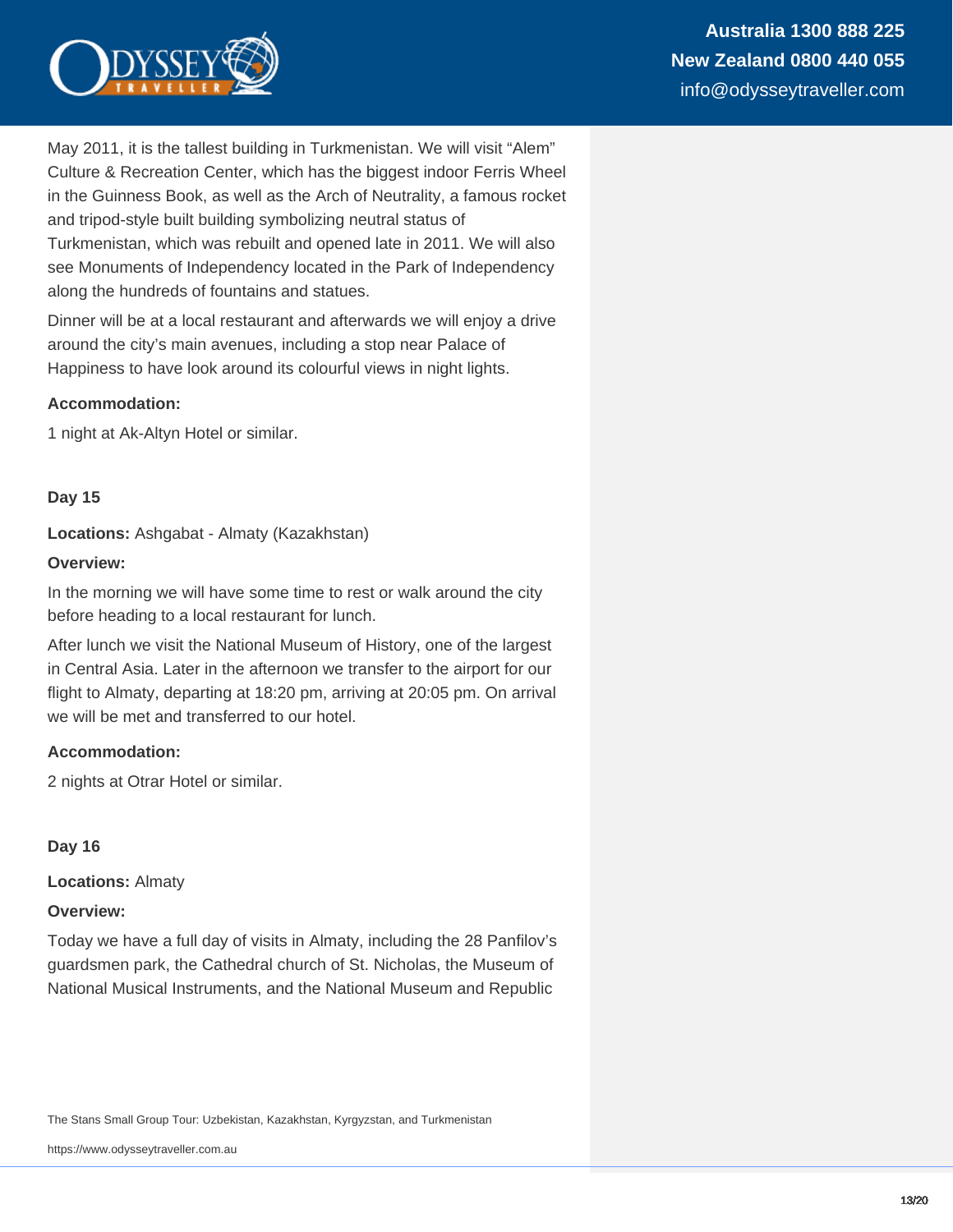

## Square.

Lunch will be in Almaty before we drive up and out of the city to Medeo skating rink. This is the largest rink in the world and is set in a picturesque gorge some 15 kilometres from Almaty. We will enjoy dinner in a restaurant with a traditional Kazakh menu before returning to our hotel.

## **Accommodation:**

Otrar Hotel or similar.

## **Day 17**

**Locations:** Almaty - Altyn-Emel

#### **Overview:**

After breakfast we transfer over to Altyn-Emel National Park via Kapchagay and Chengeldy village. The park is on the north bank of the Ili River and was created in 1996. The name "Altyn Emel" has a Mongolian origin, meaning "a gold saddle." The park is a unique desertmountain complex located on a branch of the ancient Silk Road. In the park we will see Bronze Age petroglyphs representing hunting, wild animals and pets, rituals, and deities with sun faces.

After lunch we visit the stone column "Oshaktas" that are situated nearby the Kalkan Mountains. We also visit Singing Barchans, crescentshaped sand dunes that "sing" with the wind. En route we stop near the sacred place of The Spring of Chokmor Valihanov. In the evening we will head to our guest house. Depending on the size of our group we'll be split between 2 places near each other. Dinner will be at our accommodation.

## **Accommodation:**

1 night at Altyn-Emel Guesthouse and Chygan Guesthouse.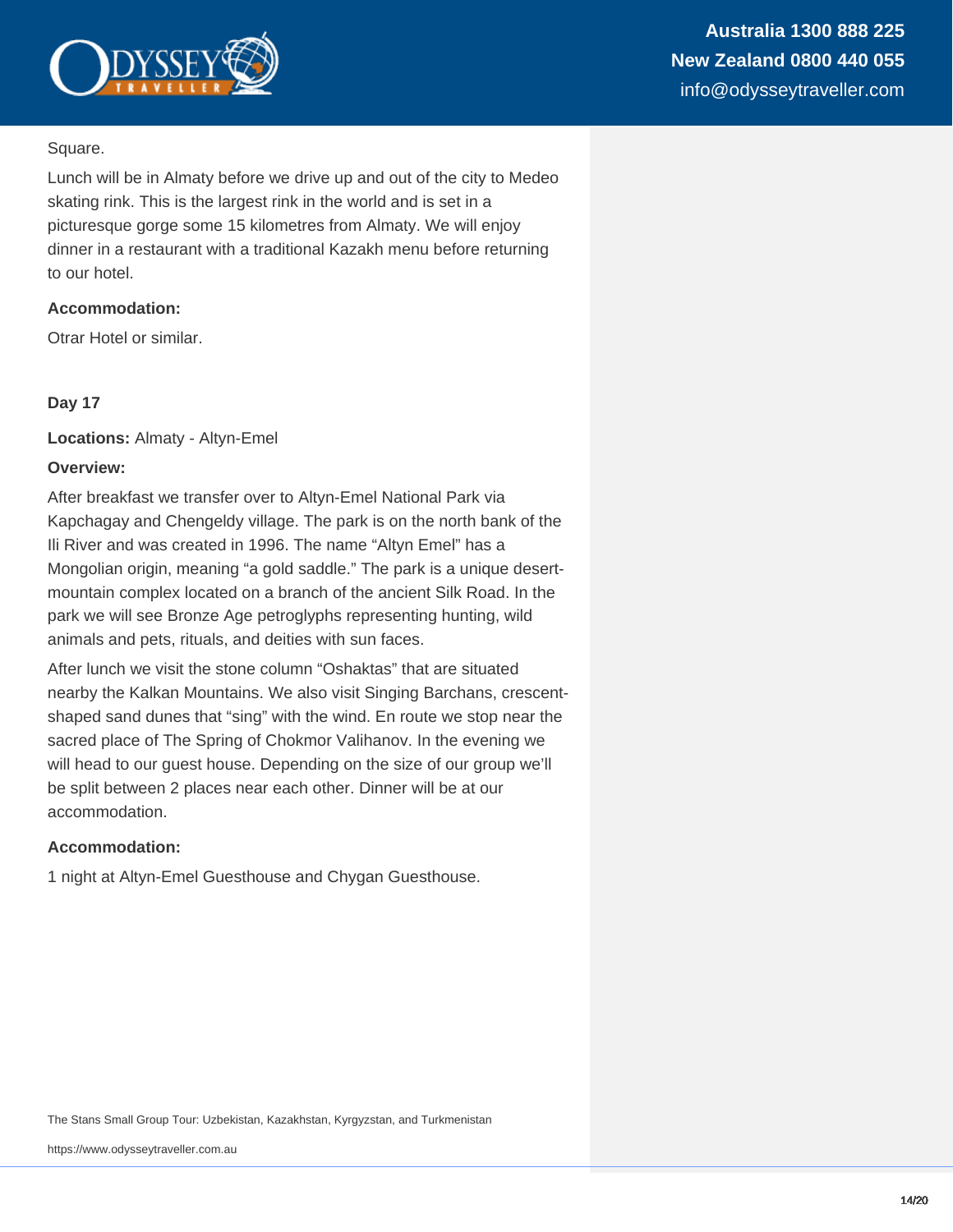

**Locations:** Altyn-Emel Park - Kolsai Lakes

## **Overview:**

After breakfast we transfer to Charyn Canyon and on the way visit the 700-year-old tree Aulie-Agash, a magic tree in settlement of Kieli-Agash. Charyn Canyon, often referred to as the little brother of the Grand Canyon, is being carved by the rapidly flowing Charyn River into a flat and barren steppe. Through the passage of time it has weathered all sorts of wonderful and colourful rock formations. After the canyon we continue our way to Kolsai Lakes (150 km) for dinner and accommodation in cottages.

## **Accommodation:**

2 nights at Cottage accommodation.

## **Day 19**

**Locations:** Kolsai Lakes

#### **Overview:**

Following breakfast we have a half day walking excursion along part of the Kolsai Lake system. The Kolsai lakes are located among amazing mountain ridges with naturally blue water and fir trees that are growing in the water. These lakes are named the pearls of the North Tian-Shan and the lowest lake, at 1,818 metres, stretches for 1 kilometre. The middle Kolsai Lake (2,252 m), the largest and the most beautiful, is 5 kilometres from the first lake. The highest lake, Kolsai (inaccessible for our tour), is 4 kilometres further and 600 metres higher up.

After lunch we will enjoy some free time.

#### **Accommodation:**

Cottage accommodation.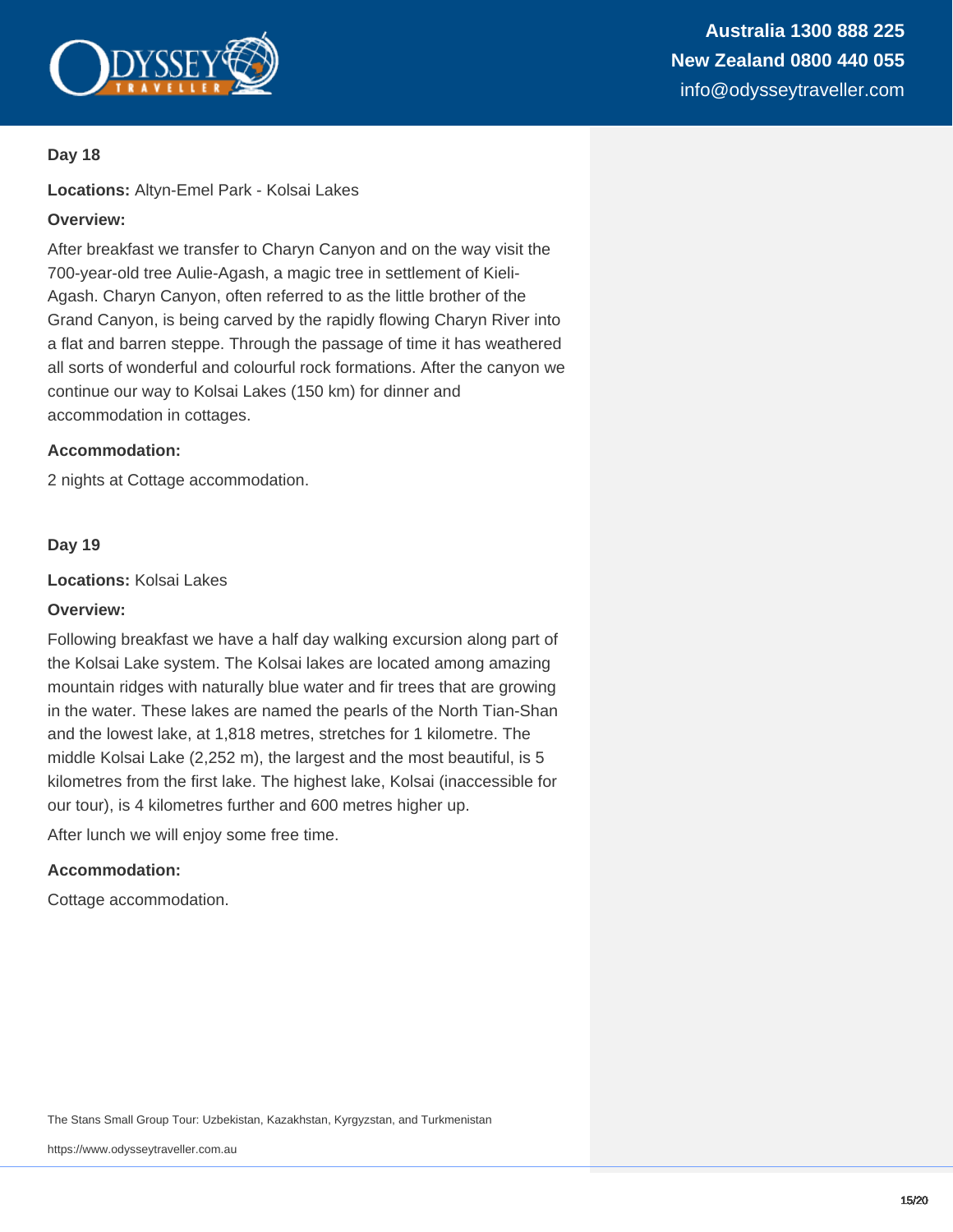

**Locations:** Kolsai Lakes - Almaty

## **Overview:**

Today we have some free time before our transfer back to Almaty.

## **Accommodation:**

1 night at Otrar Hotel or similar.

## **Day 21**

**Locations:** Almaty - Issyk-Kul (Kyrgyzstan)

## **Overview:**

Today we cross into Kyrgysztan via the Korday-Akajol border. We will visit the Burana tower-museum, which is located in what was the centre of the ancient town of Balasagun. Near the tower is a museum with artefacts inside and out covering an area of 36 hectares. There are stone statue gravestones of nomadic Turkic people of the 6th to 10th centuries, petroglyphs from the 2nd century B.C. to the 10th century A.D., stone agricultural implements, and other monuments to be found outside. Lunch will be with a Kyrgyz family living near Burana Tower.

In the afternoon we continue by road toward Issyk-Kul lake via Boom Pass (250 km). Boom canyon is very beautiful place, full of high mountains, green pines, and a sparkling river. Issyk-Kul lake occupies the central part of the valley created by a circle of the Terskey and Kungey Ala-Too mountain ranges. Issyk-Kul lake is the largest in the Tien-Shan mountains and is unique in that dozens of rivers and streams flow into it, yet none flow out. Accommodation and dinner will be in comfortable Issyk-Kul resort.

## **Accommodation:**

1 night at Raduga Hotel or similar.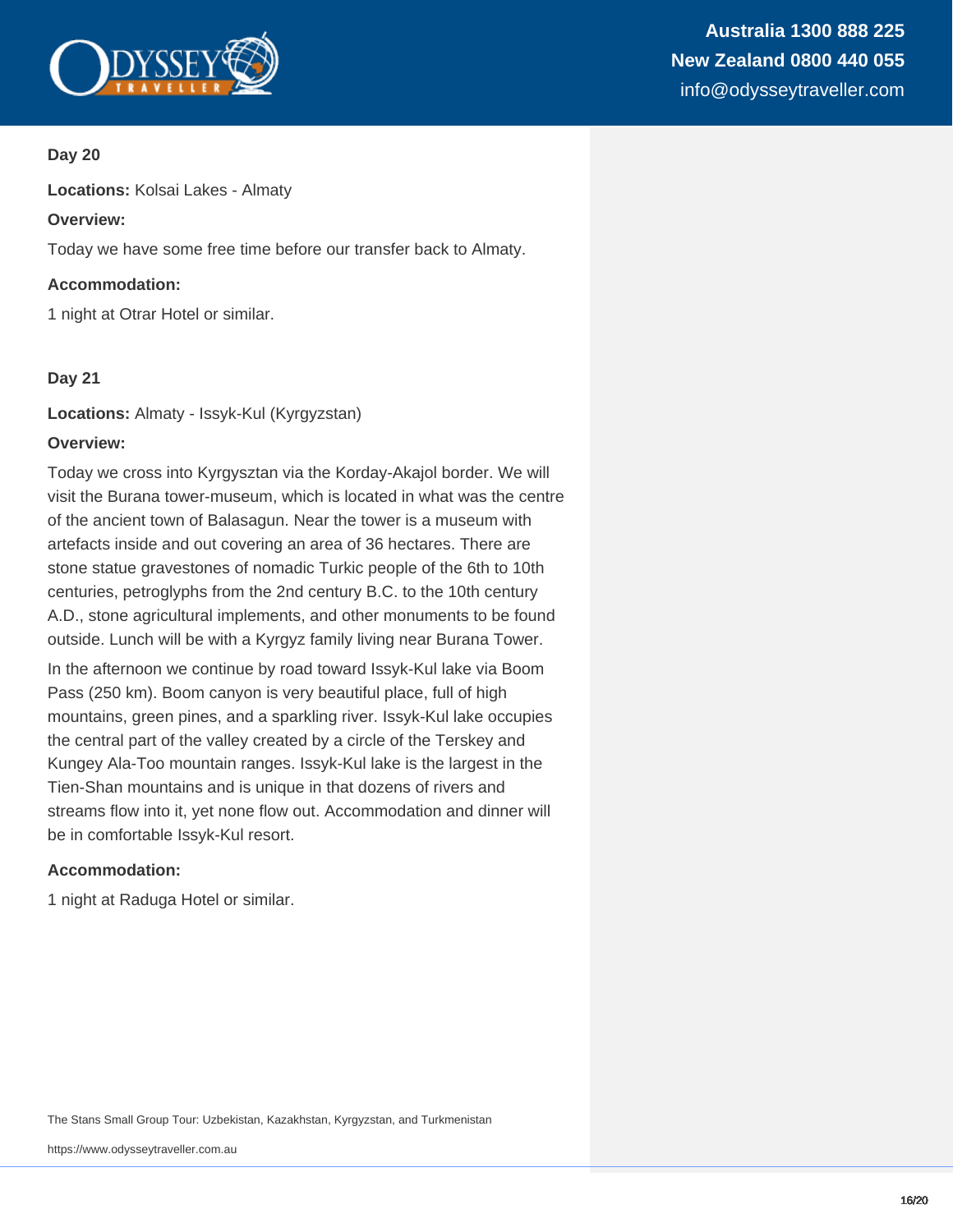

**Locations:** Cholpon-Ata - Karakol - Tamga

## **Overview:**

On our journey around the northern and eastern sides of the lake to Karakol we stop to see an open air museum, the Petroglyphs Gallery of Cholpon-Ata, with rock figures created by ancient artists in the 4th C BC. The scenes vary with images of animals, especially of mountain goats with curved spiraling horns. All the figures were engraved in profile and there are grounds for thinking that these images are some kind of an open cult temple, a place where ancient nomadic people worshiped.

Lunch will be in a local café in Karakol town with time after lunch allocated for a sightseeing tour in Karakol to see a Chinese built mosque that looks like a Buddhist temple, but was built in 1907 for the Dungan (Muslim people of Chinese origin). We also visit the local Cathedral for Orthodox worshipers, a church showing the past presence of Russians in the community, and finally a memorial complex of grave, museum, and apple garden for Nikolai Przewalski, a mid 1800s Russian explorer/geographer and the first westerner to observe the Przewalski horse.

We then drive to Tamga village on the mid-southern shore of Issyk Kol for dinner and overnight in a family type guest house.

## **Accommodation:**

1 night at Tamga Guest House.

## **Day 23**

**Locations:** Tamga - Son-Kul

## **Overview:**

After breakfast we transfer to the beautiful valley of Son-Kul lake and have lunch in Kochkor village, a hub for the surrounding Kochkor valley. The local Kyrgyz are hospitable and affable people working in agriculture and traditional Kyrgyz crafts. Here we will visit a felt carpet making display and handicrafts shop along with an excursion to see local needlewoman. We then continue to Son-Kul (also spelled Song Kol) lake. The scene that greets you in Son-Kul is surprising. The wide,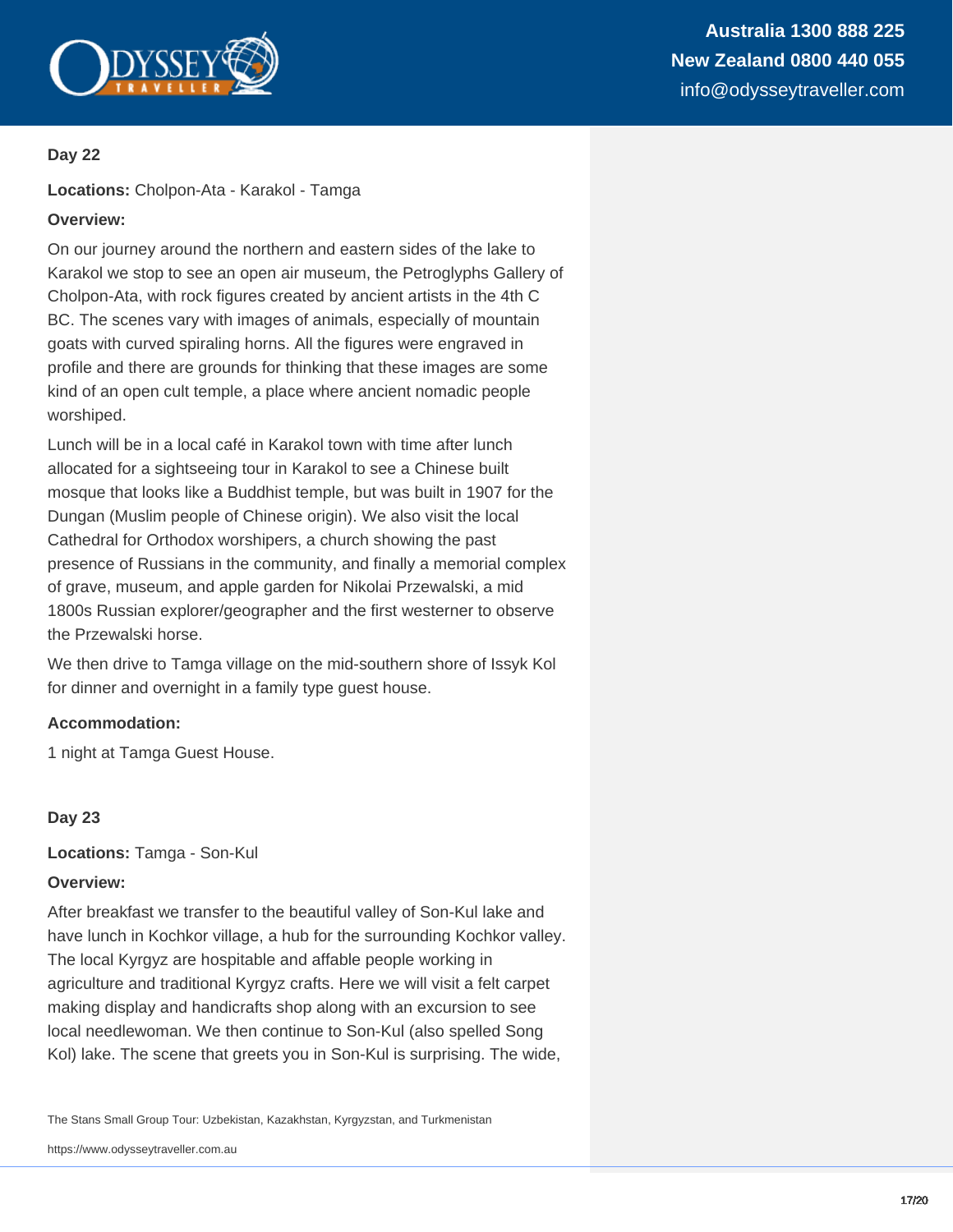

brilliant, steel- coloured expanse of the water appears majestic, quiet, and transparent.

We have a traditional nomad dinner and tonight we are accommodated in yurts at the bank of the lake. A yurt is more sophisticated than a tent, but still relatively basic accommodation. The yurt camps do not have shower facilities, but will have access to water and a private area for washing. The toilets are "outhouse" style, at a distance from the yurts please ensure you bring a torch for night-time visits (head-torches are particularly useful!). Single and twin share travelers will need to share for the following 2 nights as yurts are limited and take 3 to 4 people each.

## **Accommodation:**

2 night at Son-Kul Yurt Camp (3 to 4 people per yurt).

#### **Day 24**

**Locations:** Son-Kul

#### **Overview:**

We will be greeted by the wide, brilliant, steel-coloured expanse of the lake, majestic and peaceful, then enjoy a visit to the shepherds' yurts before ascending to one of nearby hills to see a beautiful panoramic view of the lake, described as being one of the loveliest spots in central Kyrgyzstan. We will also have the opportunity for some horse riding.

#### **Accommodation:**

Son-Kul Yurt Camp.

#### **Day 25**

**Locations:** Son-Kul - Bishkek

#### **Overview:**

After breakfast we transfer to Bishkek via Suusamyr valley within a high steppe plateau 2,200 metres above sea level. Although we will be only about 160 kilometres from Bishkek this is also one of the more remote and rarely visited regions of Kyrgyzstan. Locally there are signs of early settlement here dating back to between the 9th C and 11th C. In Soviet times this was one of the major sheep breeding areas in the country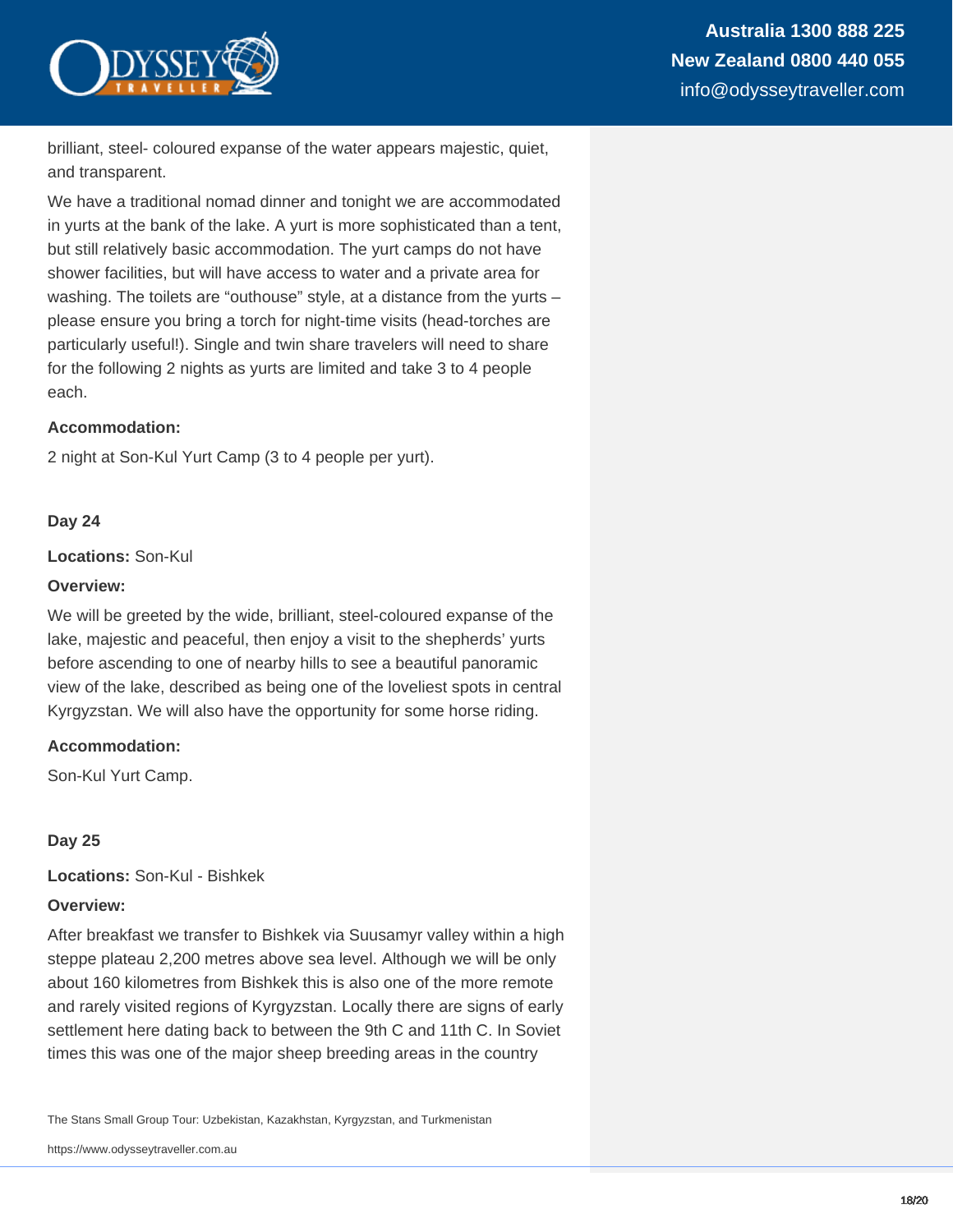

and today there are some 4 million sheep driven up over the mountain passes in spring to graze on the luscious grasses of the steppe. This place is the motherland of legend Kyrgyz Hero, Kogomkul.

## **Accommodation:**

2 nights at Ak-Keme Hotel or similar.

## **Day 26**

**Locations:** Bishkek

#### **Overview:**

Bishkek is a relatively young city with quite a checkered history that started as a garrison town and was only given its Kyrgyz name in 1991. It has quite beautiful gardens and tree plantings, including 2 century-old oak trees near the National Museum, one of the places visited in our morning schedule. We also visit the White House, a palace made of white marble housing the Kyrgyz government, the president's office and the republic parliament. Behind the White House is Panfilov Park with nice walkways and water features. We then visit Freedom Avenue before lunch in a local cafe.

After lunch we visit a traditional Asian Bazaar with some free time to enjoy the markets and shop for local crafts if you wish. Dinner will be at a local café.

#### **Accommodation:**

Ak-Keme Hotel or similar.

#### **Day 27**

**Locations:** Bishkek

## **Overview:**

The tour ends today after breakfast.

Clients taking the extension into Tajikistan will be transferred to the airport in the afternoon for a flight to Dushanbe. Flight departs at 3:00 pm.